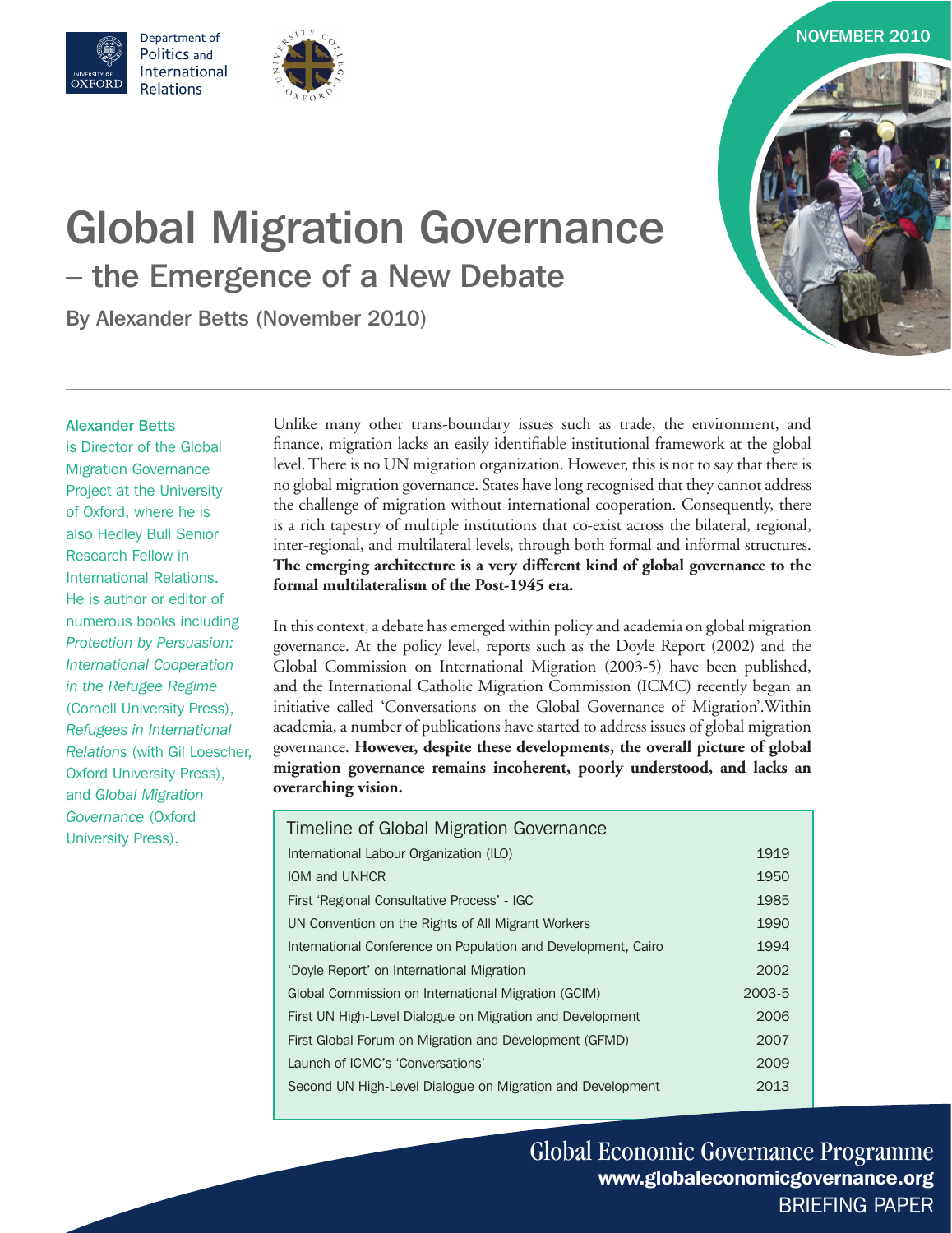The increasing recognition of interdependence means that nearly all states are seeking new ways to collaborate and coordinate in the area of migration. In comparison to the relatively slow rate at which the global governance of trade and the environment evolved, global migration governance is evolving rapidly. However, as it does, it is important to have an analytical basis to the debate. It is impossible to speak meaningfully about global migration governance without first a) understanding what migration governance is and b) normatively identifying criteria by which to judge what "better" or "more effective" governance would imply.

The Global Migration Governance project, based at the University of Oxford, and funded by the John D. and

Catherine T. MacArthur Foundation, has attempted to provide an analytical basis to these debates. Directed by Dr Alexander Betts, its underlying aim has been to contribute towards a vision for global migration governance, based on rigorous analysis of the existing international institutional architecture and its consequences.

This policy brief provides an overview of the project's work, drawing upon the new book, *Global Migration Governance*  (Oxford University Press). The brief examines three main questions in relation to global migration governance: i) Institutionally, what is it? ii) Politically, why it is as it is? iii) Normatively, how should it look?

# 1. Institutions

#### *What is Global Migration Governance?*

Global migration governance is different from the international institutional frameworks of the post-1945 era. 'Global Governance' is often seen as synonymous with formality or multilateralism. However, this need not be the case. Global governance includes a range of norms, rules, principles, decision-making procedures that exists over and above the level of a single nation-state. **Global migration governance can be understood to exist at three broad levels:**

#### **I) MULTILATERALISM**

There is a thin layer of formal multilateralism governing migration. Much of what exists at this level originally emerged during the Inter-War Years, with the creation of the ILO, the League of Nations High Commissioner for Refugees (LNHCR) and the modern passport regime. Today, the international refugee regime is the only area of migration governance with strong formal multilateralism. The limited ratification of the UN Convention on the Rights of All Migrant Workers and Their Families and the voting patterns within the UN in 2006 on how to carry forward the UN High-Level Dialogue on Migration and Development illustrate states' reluctance to pursue formal multilateralism in relation to other areas of migration. The exception to this is formal multilateralism at the regional level, notably within the European Union.

#### **II) EMBEDDEDNESS**

Aside from formal multilateralism, a range of institutions exist that may not be explicitly labelled as migration, but

nevertheless regulate and facilitate states' responses to migration. Rather than being 'migration institutions', they are 'embedded' within the global governance of other policy fields. For example, so-called International Migration Law is not an independent body of law but is based upon drawing together the implications of states existing obligation within other areas of public international law such as international human rights law, WTO law, and international maritime law. Similarly, a range of international organisations have mandates that touch upon international migration, which is illustrated by the participation of 18 organisations within the UN's main migration coordination structure, the Global Migration Group (GMG).

#### **III) INFORMAL NETWORKS**

The most rapidly developing form of global migration governance relates to informal networks. The so-called Regional Consultative Process (RCP) model began in 1985 with the Intergovernmental Consultations on Asylum, Refugees and Migration (IGC) and has subsequently developed almost universal coverage. RCPs are networks of government policy-makers who meet in a setting that is non-binding, flexible, and focused on information-sharing, best practice, and capacity building. They exist at a regional, inter-regional and trans-regional level, and frequently have a focus on addressing irregular migration. IOM has played an active role in promoting these types of informal networks. In many ways the informal approach adopted by the GFMD can be understood to represent a similar model at the global level.

### 2. Politics *Why is Global Migration Governance the way it is?*

Different areas of migration vary in their type of governance. For refugees there is a strong multilateral framework but for labour migration there is not. **Rather than being an aberration, one can suggest that there is an underlying logic to the variation that exists** – at least from a state perspective.

States generally create international institutions when a problem goes beyond the scope of their boundaries and two or more states are worse off dealing with the problem alone that they would be cooperating. The type and scope of the institutions they create will depend upon the extent to which a

*Rather than being an aberration, one can suggest that there is an underlying logic to the variation that exists*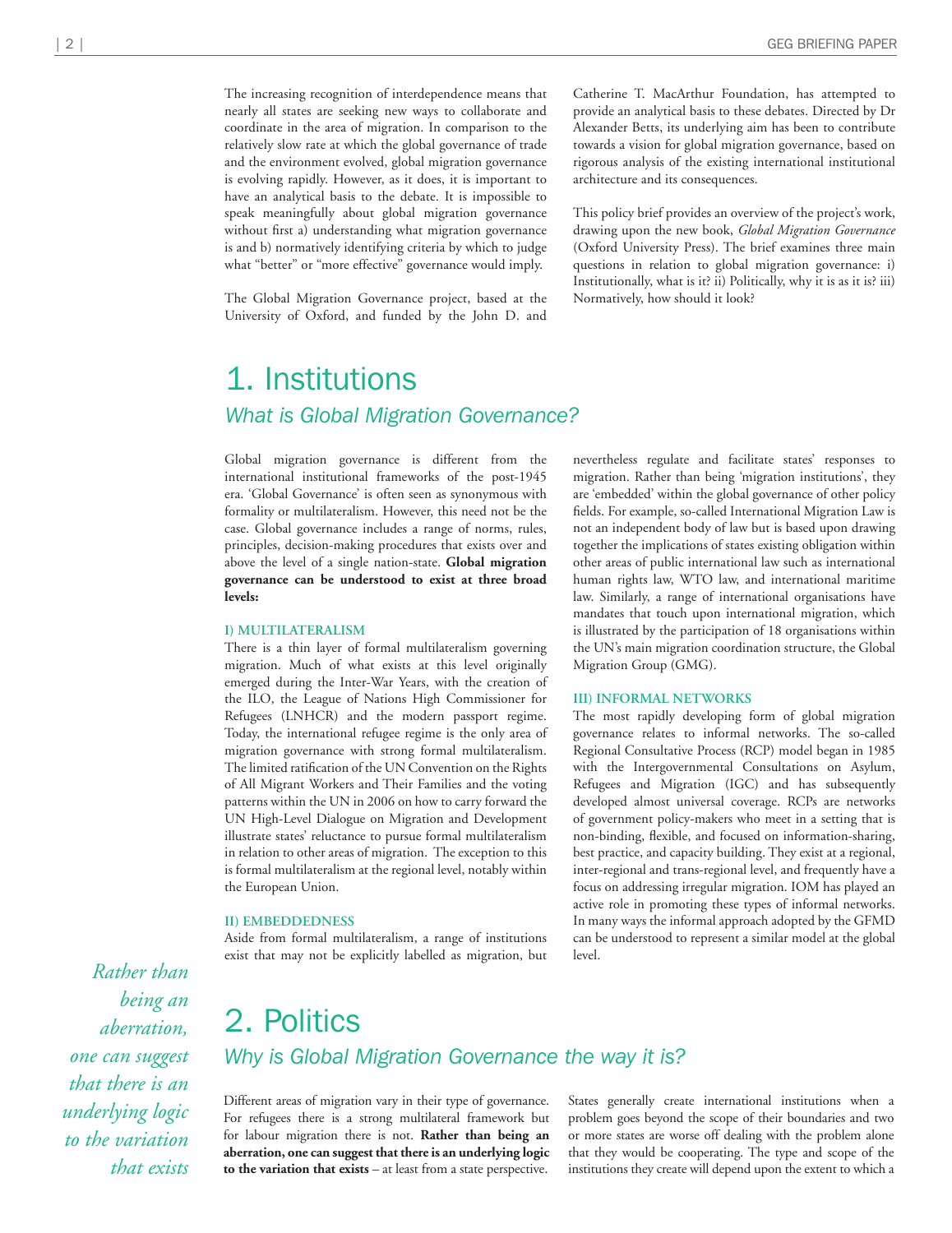problem can be addressed by a smaller or larger group of states.

In order to understand this, International Relations has developed an approach called Global Public Goods Theory. A global public good is one for which i) the benefits or costs are non-excludable between states (i.e. all states benefit equally irrespective of who contributes) and ii) the benefits are nonrival between actors (i.e. one states consumption does not diminish another states enjoyment of the benefits). For global public goods such as climate change mitigation, one would expect states to work towards formal multilateral cooperation.

However, not all areas of migration governance are global public goods. Instead, some forms of migration governance vary in the qualities of 'excludability' and 'rivalry' that define a global pubic good. Where this is the case, one might expect alternative forms of cooperation – such as bilateral or regional cooperation – to emerge.

- i) The governance of refugee protection represents a global public good. The benefits – in terms of security and human rights - accrue to all states, to some extent, and the enjoyment of those benefits by one state is largely undiminished by another state's enjoyment. One would therefore expect a multilateral regime.
- ii) The governance of low-skilled labour and irregular migration represents a 'club good' in the sense that while regulating irregular movement has benefits that are 'non-rival', the benefits are partly excludable in the sense of the benefits of governance being

geographically confined within a particular regional context. One would expect cooperation within 'clubs' – regional, interregional or trans-regional.

iii) The governance of high-skilled labour migration is a private good. Its costs and benefits are highly excludable, accruing almost exclusively to the sending state, the receiving state and the migrant. However, the benefits of high-skilled migration are 'rival' because there is a finite supply of skilled labour. The dominant form of cooperation is therefore likely to be through unilateral liberalization or bilateralism. In such areas, the role of multilateral forums and organizations is likely to be limited to facilitation.

| <b>TYPE OF</b><br><b>MIGRATION</b><br><b>GOVERNANCE</b> | <b>MAIN</b><br><b>LEVEL OF</b><br><b>GOVERNANCE</b> | <b>TYPE OF GOOD</b> |
|---------------------------------------------------------|-----------------------------------------------------|---------------------|
| Refugees                                                | <b>Multilateral</b>                                 | Public good         |
| Irregular/low-<br>skilled migration                     | Regional                                            | Club good           |
| High-skilled<br>migration                               | Unilateral/<br>bilateral                            | Private good        |

In other words, not all areas of migration need the same types of cooperation. **Global migration governance does not and should not imply a 'one size fits all' approach.** In some areas, formal UN-based multilateralism is required, in other areas more flexible 'club' based structures may be more appropriate.

### 3. Normative *How should Global Migration Governance look?*

Global migration governance lacks a clear vision. Unlike many other areas, it also lacks articulate leadership. There can be no single, objective vision for 'better' governance. **While some migration governance choices are 'win-win' for all stakeholders, others involve inevitable trade-offs.** Most decisions about migration governance involve inevitably prioritising between three competing aims: rights, security and the economy. Any substantive vision needs to take seriously the trade-offs inherent to migration policy-making, and to recognise that there are winners and losers from any governance model.

Nevertheless, **on a procedural rather than substantive level, three broad and competing visions for global migration governance can be identified:**

- i) *Formal UN-based multilateralism,* along the lines demanded in Jagdish Bhagwati's argument for a World Migration Organization;
- ii) *Informal network-based governance,* along the lines of the RCP model being encouraged by IOM;
- iii) *Coherent plurilateralism,* based on an alternative middle-way.

The first option is too binding and too inflexible for many states, the second is likely to be too exclusionary and inequitable, and risks leaving important issues such as the human rights of migrants off the radar. The third – coherent plurilateralism – offers a way to draw together the benefits of each, based on recognition that a) 'one size does not fit all', that b) it is not a matter of creating new institutions but making existing existing institutions work better, but that c) there is currently inadequate coordination and several gaps within the existing architecture.

Developing global migration governance based on coherent plurilateralism would entail first identifying what the functions of global migration governance should be, and then examining the extent to which these are currently addressed to an adequate extent to meet the collective interest. **Five functions of global migration governance can be identified. Yet within each area there are important gaps.**

#### **I) FUNCTION 1: NORMATIVE OVERSIGHT**

One of the biggest gaps in existing governance is the absence of an institutional authority to oversee implementation of states' existing obligations under International Migration Law. IOM has no clearly defined normative role, and, in contrast to UNHCR's role in overseeing international refugee law or

*Five functions of global migration governance can be identified. Yet within each area there are important gaps.*